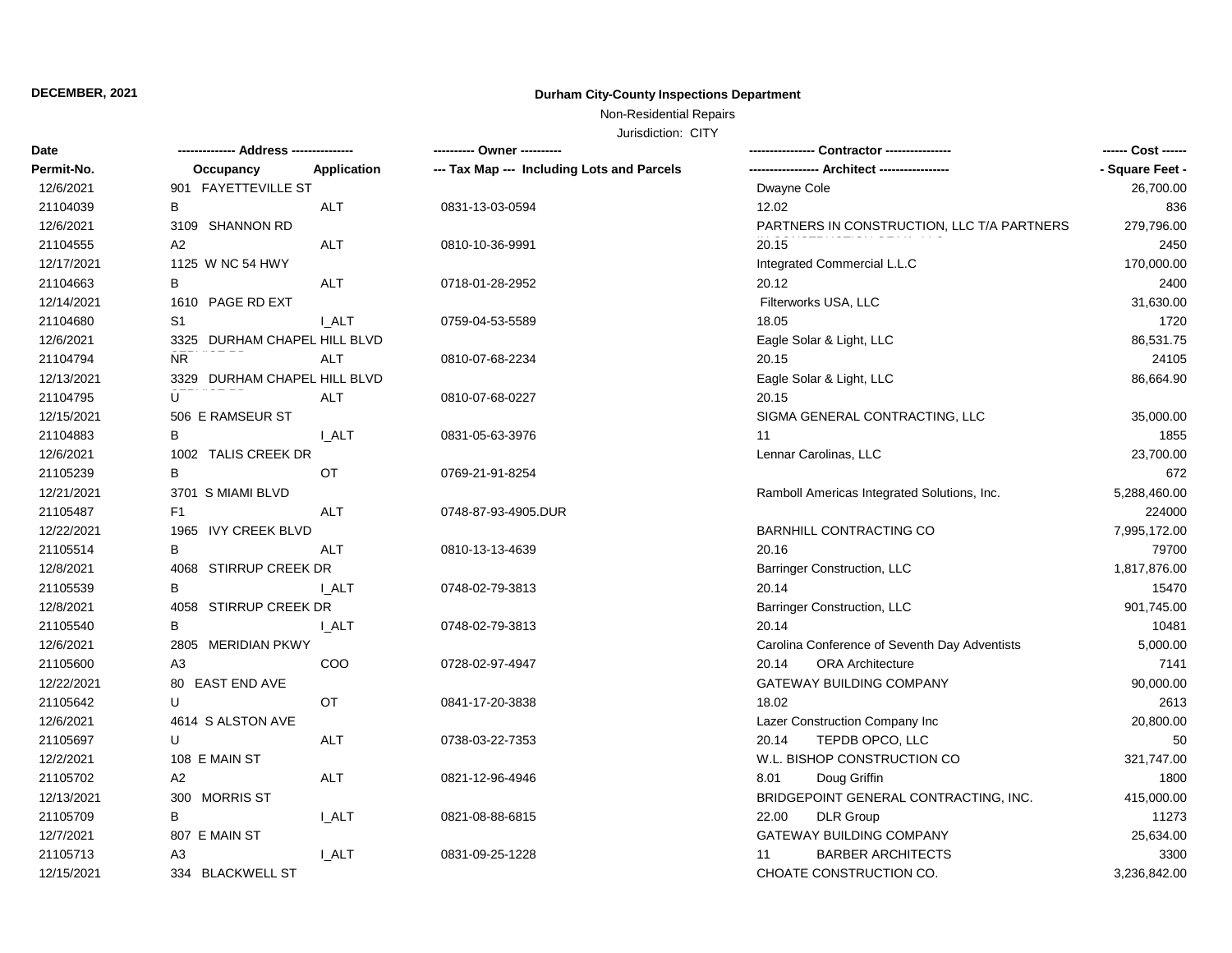#### **DECEMBER, 2021**

### **Durham City-County Inspections Department**

Non-Residential Repairs

Jurisdiction: CITY

| Date       |                              |              | ---------- Owner ----------                | Contractor ---------------                             | ------ Cost ------ |
|------------|------------------------------|--------------|--------------------------------------------|--------------------------------------------------------|--------------------|
| Permit-No. | Occupancy                    | Application  | --- Tax Map --- Including Lots and Parcels | Architect -----------------                            | - Square Feet -    |
| 21105740   | В                            | <b>LALT</b>  | 0821-12-86-0297                            | 12.01<br>Nelson Architecture & Interiors, Inc.         | 43238              |
| 12/7/2021  | 4024 STIRRUP CREEK DR        |              |                                            | <b>GATEWAY BUILDING COMPANY</b>                        | 419,090.00         |
| 21105763   | В                            | I ALT        | 0748-02-79-1102                            | 20.14<br>M Design of Minnesota, PLLC                   | 9750               |
| 12/7/2021  | 280 S MANGUM ST              |              |                                            | BRIDGEPOINT GENERAL CONTRACTING, INC.                  | 232,800.00         |
| 21105778   | В                            | I ALT        | 0821-12-86-6170                            | Alliance Architecture<br>12.01                         | 8646               |
| 12/2/2021  | 210 GRAY AVE                 |              |                                            | <b>Trans Perry</b>                                     | 50,000.00          |
| 21105790   | F <sub>1</sub>               | <b>DEM</b>   | 0831-05-18-2659                            | 8.02                                                   |                    |
| 12/17/2021 | 3643 N ROXBORO ST            |              |                                            | WILSON, C.T., CONST. CO.                               | 3,236,625.00       |
| 21105793   | 2                            | <b>ALT</b>   | 0823-17-82-9096                            | 1.02<br>IHR Architecture, Inc.                         | 4582               |
| 12/7/2021  | 627 DAVIS DR                 |              |                                            | McDonald York Building Company                         | 74,387.00          |
| 21105795   | В                            | <b>I_ALT</b> | 0747-03-11-3674                            | 20.14<br>Integrated Design                             | 258                |
| 12/15/2021 | 2221 MATTERHORN RD           |              |                                            | SPATCO Energy Solutions, LLC                           | 54,863.00          |
| 21105796   | U                            | <b>ALT</b>   | 0718-04-62-1236                            | 20.12                                                  |                    |
| 12/21/2021 | 4204 TECHNOLOGY DR           |              |                                            | HAMLETT ASSOCIATES, INC.                               | 41,713.00          |
| 21105800   | U                            | ADD          | 0833-01-26-1950                            | 17.09<br>Eric W. Morrison, P.A., Architecture          |                    |
| 12/17/2021 | 2401 DAKOTA ST               |              |                                            | RIGHT BUILD INTERNATIONAL INC.                         | 55,776.00          |
| 21105822   | A2                           | <b>OT</b>    | 0820-09-96-6131                            | 13.04                                                  | 861                |
| 12/23/2021 | 6910 FAYETTEVILLE RD         |              |                                            | Epic Construction Services, LLC                        | 660,000.00         |
| 21105842   | М                            | I ALT        | 0718-04-64-7018                            | Core States Group<br>20.12                             | 2813               |
| 12/9/2021  | 3600 N DUKE ST               |              |                                            | SUNDERLAND ENGINEERING                                 | 16,550.00          |
| 21105910   | В                            | <b>ALT</b>   | 0823-87-23-2857                            | 17.10                                                  | 1364               |
| 12/15/2021 | 7012 LEESVILLE RD            |              |                                            | M/I HOMES OF RALEIGH LLC                               | 17,500.00          |
| 21105941   | В                            | OT           | 0769-82-25-0337                            | 19                                                     | 1056               |
| 12/3/2021  | 200 MORRIS ST                |              |                                            | BRIDGEPOINT GENERAL CONTRACTING, INC.                  | 1,489,357.00       |
| 21105953   | B                            | I ALT        | 0821-08-88-5693                            | 22.00<br>Gensler Architectural Design & Planning, P.C. | 19639              |
| 12/9/2021  | 406 BLACKWELL ST             |              |                                            | Bobbitt Construction Inc.                              | 3,341,700.00       |
| 21105976   | В                            | <b>I_ALT</b> | 0821-12-86-0297                            | 12.01<br><b>MMoser Associatees</b>                     | 40390              |
| 12/8/2021  | 3308 DURHAM CHAPEL HILL BLVD |              |                                            | AC Contracting, LLC                                    | 7,500.00           |
| 21105990   | M                            | <b>ALT</b>   | 0810-68-19-7153.002                        | 20.15                                                  | 2420               |
| 12/21/2021 | 3252 S MIAMI BLVD            |              |                                            | <b>Merritt Construction Services</b>                   | 325,000.00         |
| 21106020   | МC                           | I ALT        | 0749-40-35-7994.DUR                        | 20.28<br><b>Maurer Architecture</b>                    | 7238               |
| 12/15/2021 | 2115 E CLUB BLVD             |              |                                            | Leak & Associates, Inc.                                | 325,000.00         |
| 21106026   | S1                           | <b>ALT</b>   | 0843-01-10-5025                            | Gontram Architecture<br>18.01                          | 15671              |
| 12/28/2021 | 3150 GINGER HILL LN          |              |                                            | Ryan Builders-North Carolina, LLC, Dan                 | 5,000.00           |
| 21106028   | В                            | <b>ALT</b>   | 0841-89-17-9108                            | 18.02                                                  |                    |
| 12/23/2021 | 1905 CHAPEL HILL RD          |              |                                            | Eagle Solar & Light, LLC                               | 98,955.03          |
| 21106065   | E                            | <b>ALT</b>   | 0821-13-24-2639                            | 5                                                      | 10568              |